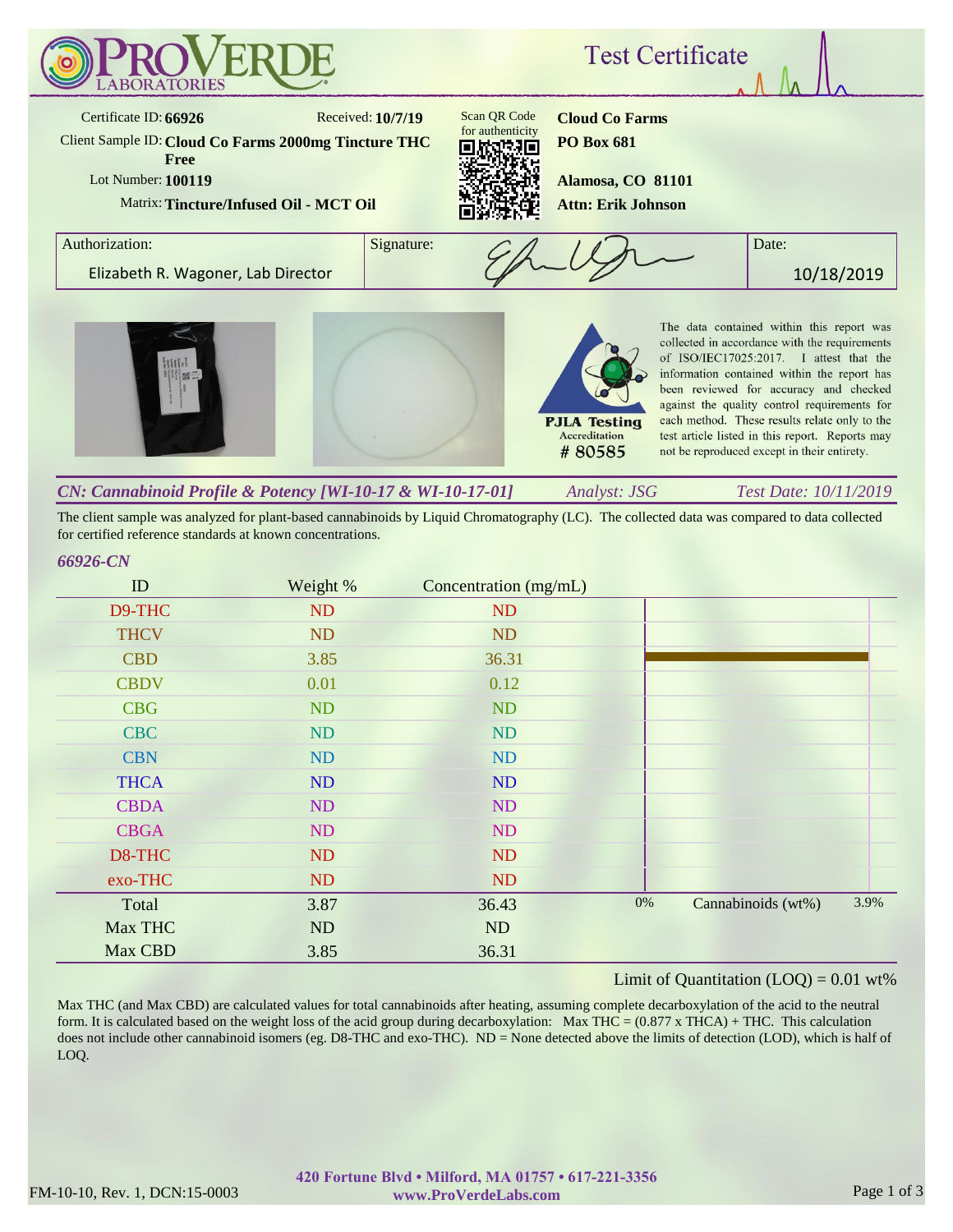| <b>HM: Heavy Metal Analysis [WI-10-13]</b> | <i>Analyst: JFD</i> | <i>Test Date: 10/16/2019</i> |
|--------------------------------------------|---------------------|------------------------------|
|                                            |                     |                              |

This test method was performed in accordance with the requirements of ISO/IEC 17025. These results relate only to the test article listed in this report. Reports may not be reproduced except in their entirety.

| <b>66926-HM</b> |         | Use Limits <sup>2</sup> ( $\mu$ g/kg) |    |     |           |               |
|-----------------|---------|---------------------------------------|----|-----|-----------|---------------|
| Symbol          | Metal   | Conc. $\frac{1}{\mu}$ ( $\mu$ g/kg)   | RL | All | Ingestion | <b>Status</b> |
| As              | Arsenic | ND                                    | 50 | 200 | 1500      | <b>PASS</b>   |
| Cd              | Cadmium | ND                                    | 50 | 200 | 500       | <b>PASS</b>   |
| Hg              | Mercury | ND                                    | 50 | 100 | 1500      | <b>PASS</b>   |
| Pb              | Lead    | ND                                    | 50 | 500 | 1000      | <b>PASS</b>   |

1) ND = None detected to Lowest Limits of Detection (LLD)

2) MA Dept. of Public Health: Protocol for MMJ and MIPS, Exhibit 4(a) for all products.

3)USP exposure limits based on daily oral dosing of 1g of concentrate for a 110 lb person.

| <b>PST: Pesticide Analysis [WI-10-11]</b> | <i><b>Analyst: RAS</b></i> | <i>Test Date: 10/17/2019</i> |
|-------------------------------------------|----------------------------|------------------------------|
|                                           |                            |                              |

The client sample was anlayzed for pesticides using Liquid Chromatography with Mass Spectrometric detection (LC/MS/MS). The method used for sample prep was based on the European method for pesticide analysis (EN 15662).

| 66926-PST          |             |           |       |            |              |               |
|--------------------|-------------|-----------|-------|------------|--------------|---------------|
| Analyte            | CAS         | Result    | Units | <b>LLD</b> | Limits (ppb) | <b>Status</b> |
| Abamectin          | 71751-41-2  | <b>ND</b> | ppb   | 0.2        | 300          | <b>PASS</b>   |
| Azoxystrobin       | 131860-33-8 | <b>ND</b> | ppb   | 0.10       | 40000        | <b>PASS</b>   |
| <b>Bifenazate</b>  | 149877-41-8 | <b>ND</b> | ppb   | 0.10       | 5000         | <b>PASS</b>   |
| Bifenthrin         | 82657-04-3  | ND        | ppb   | 0.20       | 500          | <b>PASS</b>   |
| Cyfluthrin         | 68359-37-5  | <b>ND</b> | ppb   | 0.50       | 1000         | <b>PASS</b>   |
| Daminozide         | 1596-84-5   | <b>ND</b> | ppb   | 10.00      | 10           | $\ast$        |
| Etoxazole          | 153233-91-1 | <b>ND</b> | ppb   | 0.10       | 1500         | <b>PASS</b>   |
| Fenoxycarb         | 72490-01-8  | <b>ND</b> | ppb   | 0.10       | 10           | <b>PASS</b>   |
| Imazalil           | 35554-44-0  | <b>ND</b> | ppb   | 0.10       | 10           | <b>PASS</b>   |
| Imidacloprid       | 138261-41-3 | <b>ND</b> | ppb   | 0.10       | 3000         | <b>PASS</b>   |
| Myclobutanil       | 88671-89-0  | <b>ND</b> | ppb   | 0.10       | 9000         | <b>PASS</b>   |
| Paclobutrazol      | 76738-62-0  | <b>ND</b> | ppb   | 0.10       | 10           | <b>PASS</b>   |
| Piperonyl butoxide | $51-03-6$   | <b>ND</b> | ppb   | 0.10       | 8000         | <b>PASS</b>   |
| Pyrethrin          | 8003-34-7   | <b>ND</b> | ppb   | 0.1        | 1000         | <b>PASS</b>   |
| Spinosad           | 168316-95-8 | <b>ND</b> | ppb   | 0.1        | 3000         | <b>PASS</b>   |
| Spiromesifen       | 283594-90-1 | ND        | ppb   | 0.10       | 12000        | <b>PASS</b>   |
| Spirotetramat      | 203313-25-1 | <b>ND</b> | ppb   | 0.10       | 13000        | <b>PASS</b>   |
| Trifloxystrobin    | 141517-21-7 | ND        | ppb   | 0.10       | 30000        | <b>PASS</b>   |

\* Testing limits for ingestion established by the State of California: CCR, Title 16, Division 42, Chapter 5, Section 5313. ND indicates "none detected" above the lower limit of detection (LLD). Analytes marked with (\*) indicate analytes for which no recovery was observed for a pre-spiked matrix sample.